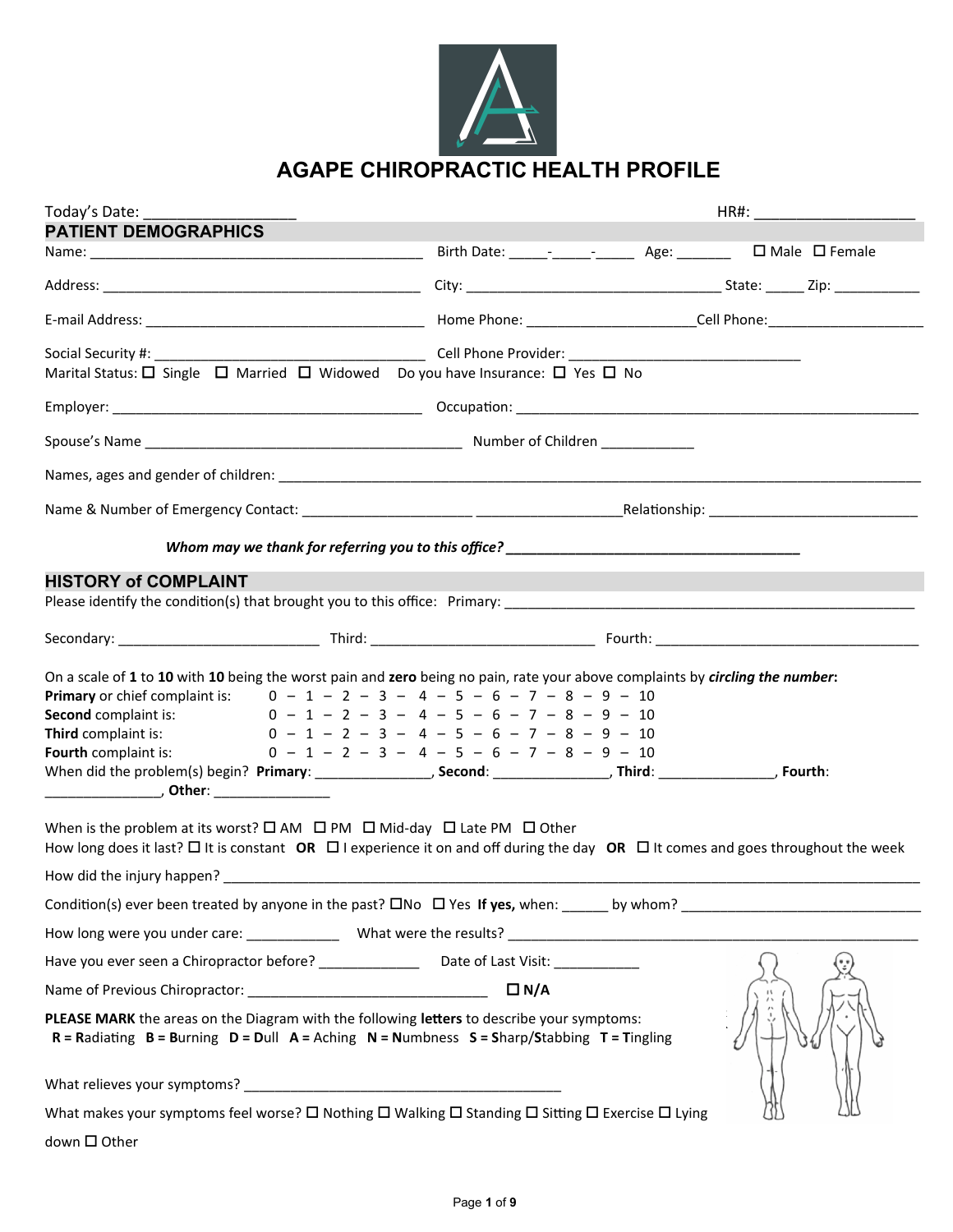Is your problem the result of ANY type of accident?  $\square$  Yes,  $\square$  No

Identify any other injury(s) to your spine, minor or major, that the doctor should know about:

| <b>PAST HISTORY</b>                 |                                                                                             |                        |                                                                                                                                                         |                                                                                                                                              |
|-------------------------------------|---------------------------------------------------------------------------------------------|------------------------|---------------------------------------------------------------------------------------------------------------------------------------------------------|----------------------------------------------------------------------------------------------------------------------------------------------|
|                                     |                                                                                             |                        |                                                                                                                                                         | Have you suffered with any of this or a similar problem in the past? $\Box$ No $\Box$ Yes If yes, how many times? ________ When was the last |
|                                     |                                                                                             |                        | who provided it: _________________________________How long ago? ________What were the results. $\Box$ Favorable $\Box$ Unfavorable $\rightarrow$ please | and the state of the state of the state of the state of the state of the state of the state of the state of th                               |
|                                     |                                                                                             |                        | Please identify any and all types of jobs you have had in the past that have imposed any physical stress on you or your body:                           |                                                                                                                                              |
| have or N for Never have had:       | ___ Other serious conditions: _________________                                             |                        | Broken Bone ___Dislocations ____ Tumors ____Cancer ____Rheumatoid Arthritis ____Osteoarthritis ____Scoliosis                                            | If you have ever been diagnosed with any of the following conditions, please indicate with a P for in the Past, C for Currently              |
|                                     | Please Check Past problems and Circle Current problems                                      |                        |                                                                                                                                                         |                                                                                                                                              |
| $\_$ Headache                       | $\rule{1em}{0.15mm}$ Infertility                                                            |                        | ___ Dizziness ____ Prostate Problems                                                                                                                    | __ Ulcers                                                                                                                                    |
| Neck Pain                           | ___ Frequent Colds/Flu                                                                      |                        | Loss of Balance _____ Impotence/Sexual Dysfun. ____ Heartburn/Gastric Reflux                                                                            |                                                                                                                                              |
| _ Jaw Pain, TMJ                     | ___ Convulsions/Epilepsy                                                                    | ____ Fainting          | ___ Digestive Problems/IBS                                                                                                                              | __ Heart Problem                                                                                                                             |
| ___ Shoulder Pain ____ Tremors/Tics |                                                                                             | ___ Double Vision      | ____ Colon Trouble                                                                                                                                      | __ High Blood Pressure                                                                                                                       |
|                                     | _Upper Back Pain ____ Chest Pain                                                            | ___ Blurred Vision     | ___ Diarrhea/Constipation                                                                                                                               | ___ Low Blood Pressure                                                                                                                       |
|                                     | Mid Back Pain ______ Pain w/Cough/Sneeze _______ Ringing in Ears ______ Menopausal Problems |                        |                                                                                                                                                         | ___ Asthma                                                                                                                                   |
|                                     |                                                                                             |                        | Low Back Pain ______ Foot or Knee Problems ______ Hearing Loss ________ Menstrual Problem                                                               | __ Difficulty Breathing                                                                                                                      |
| Hip Pain                            | __ Sinus/Drainage Problem __ Depression                                                     |                        | $\overline{\phantom{0}}$ PMS                                                                                                                            | _ Lung Problems                                                                                                                              |
| Sciatica                            | ___ Swollen/Painful Joints ____ Irritable                                                   |                        | __ Bed Wetting                                                                                                                                          | _ Kidney Trouble                                                                                                                             |
| Scoliosis                           | Skin Problems                                                                               | Mood Changes           | Learning Disability                                                                                                                                     | Gall Bladder Trouble                                                                                                                         |
|                                     | Pain/Numb/Tingling arms, hands, fingers                                                     | $\_\_$ ADD/ADHD        | __ Eating Disorder                                                                                                                                      | _ Liver Trouble                                                                                                                              |
|                                     | Pain/Numb/Tingling legs, feet, toes                                                         | Allergies              | __ Trouble Sleeping                                                                                                                                     | Hepatitis (A, B, C)                                                                                                                          |
|                                     | Ear Infections ______ Thyroid Problems                                                      | __ Fibromyalgia        | __ Brain Fog                                                                                                                                            | . Lupus                                                                                                                                      |
| Anxiety                             | Nervousness                                                                                 | Chronic Fatigue Other: |                                                                                                                                                         |                                                                                                                                              |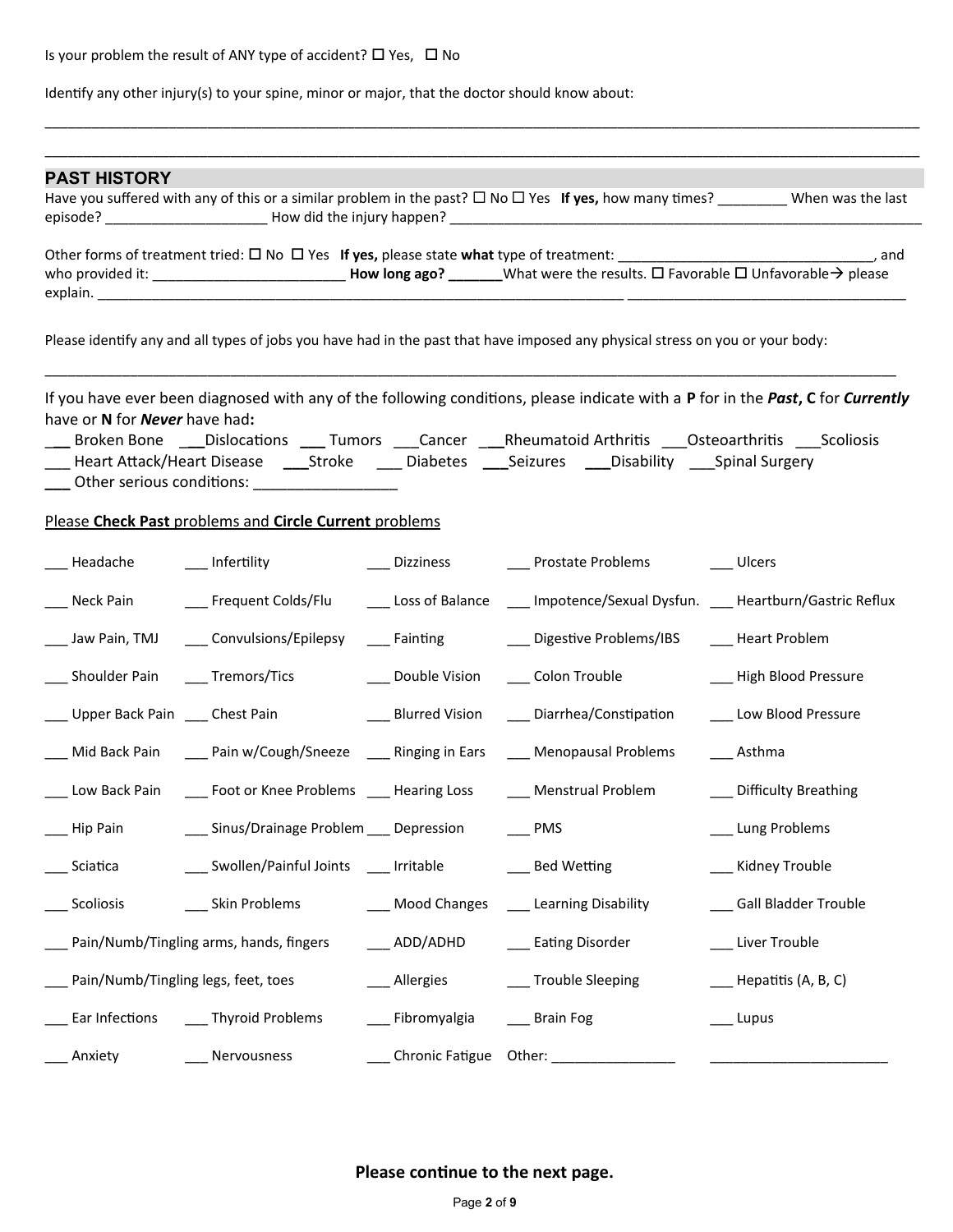### PLEASE identify ALL PAST and any CURRENT conditions you feel may be contributing to your present problem:

|                                                     | <b>HOW LONG AGO</b>                        | <b>TYPE OF CARE RECEIVED</b>                                                                | <b>BY WHOM</b>  |
|-----------------------------------------------------|--------------------------------------------|---------------------------------------------------------------------------------------------|-----------------|
| <b>INJURIES</b>                                     | $\rightarrow$                              |                                                                                             |                 |
| <b>SURGERIES</b>                                    | $\rightarrow$                              |                                                                                             |                 |
| CHILDHOOD DISEASES $\rightarrow$                    |                                            |                                                                                             |                 |
| <b>ADULT DISEASES</b>                               | $\rightarrow$                              |                                                                                             |                 |
|                                                     | When was your last Motor Vehicle Accident? |                                                                                             |                 |
|                                                     |                                            |                                                                                             |                 |
|                                                     |                                            |                                                                                             |                 |
|                                                     |                                            |                                                                                             |                 |
|                                                     |                                            |                                                                                             |                 |
| <b>SOCIAL HISTORY</b>                               |                                            |                                                                                             |                 |
| 1. Smoking: $\Box$ current $\Box$ past $\Box$ never |                                            | How often? $\square$ Daily $\square$ Weekends $\square$ Occasionally                        | $\Box$ Never    |
|                                                     | 2. Alcoholic Beverage: consumption occurs  | $\Box$ Daily $\Box$ Weekends $\Box$ Occasionally                                            | $\square$ Never |
| 3. Recreational Drug use:                           |                                            | $\Box$ Daily $\Box$ Weekends $\Box$ Occasionally                                            | $\square$ Never |
|                                                     |                                            | 4. Hobbies -Recreational Activities- Exercise Regime: How does your present problem affect? |                 |
|                                                     |                                            |                                                                                             |                 |
|                                                     |                                            |                                                                                             |                 |
|                                                     |                                            |                                                                                             |                 |
|                                                     |                                            |                                                                                             |                 |
|                                                     |                                            |                                                                                             |                 |
|                                                     |                                            |                                                                                             |                 |
|                                                     |                                            |                                                                                             |                 |
|                                                     |                                            |                                                                                             |                 |
|                                                     |                                            | 6. What are your health goals?                                                              |                 |
|                                                     |                                            |                                                                                             |                 |
|                                                     |                                            |                                                                                             |                 |
| C.                                                  |                                            |                                                                                             |                 |

Please continue to the next page.

**D.\_\_\_\_\_\_\_\_\_\_\_\_\_\_\_\_\_\_\_\_\_\_\_\_\_\_\_\_\_\_\_\_\_\_\_\_\_\_\_\_\_\_\_\_\_\_\_\_\_\_\_\_\_\_\_\_\_\_\_\_\_\_\_\_\_\_\_\_\_\_\_\_\_\_\_\_\_\_\_\_\_\_\_\_\_\_\_\_\_\_\_\_\_\_\_\_\_\_\_\_\_**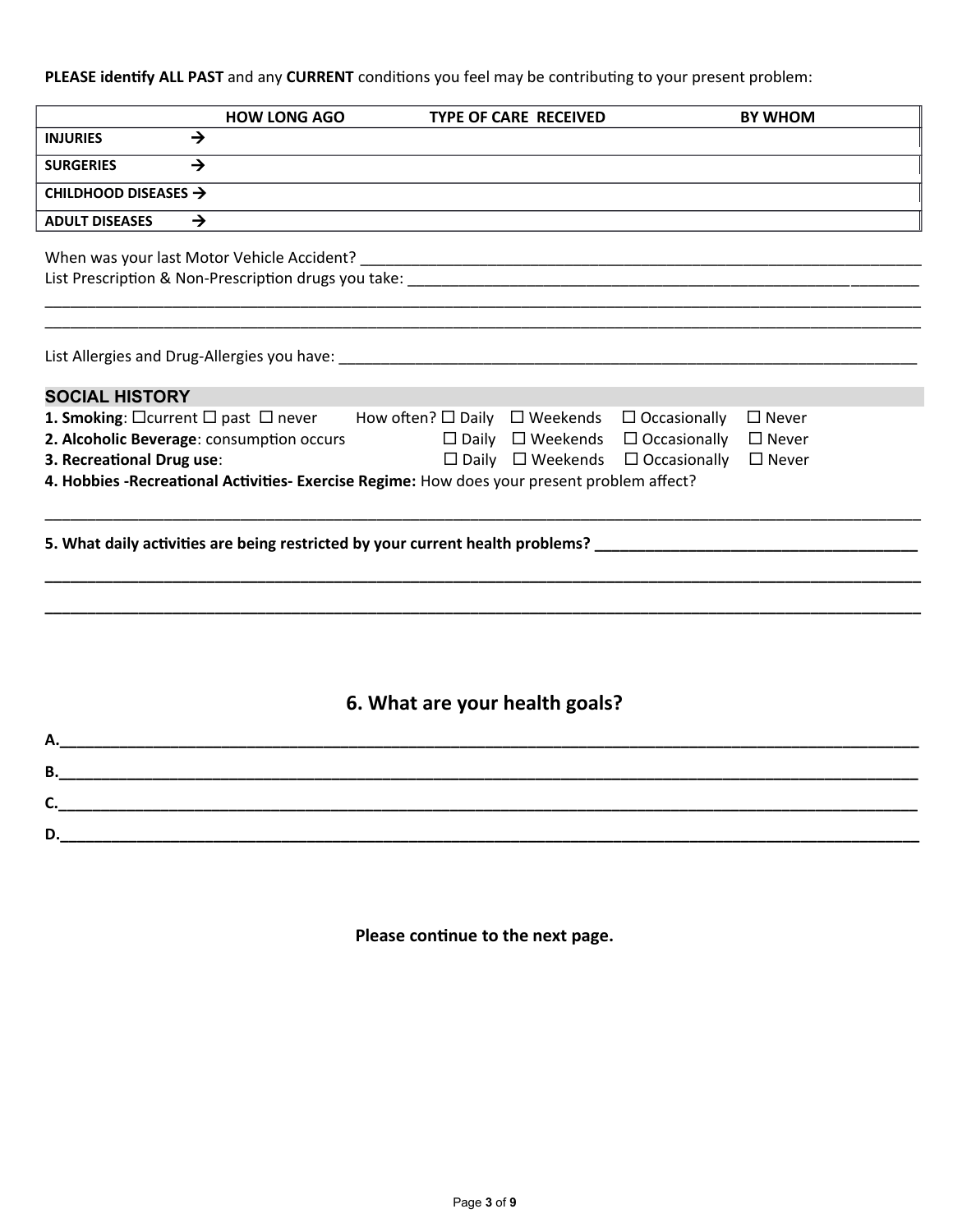### **FAMILY HISTORY**

1. Please mark off the conditions that the other members in your family have or had.

| <b>CONDITION</b>      | SPOUSE | SON | <b>DAUGHTER</b> | <b>MOTHER</b> | <b>FATHER</b> |
|-----------------------|--------|-----|-----------------|---------------|---------------|
| <b>ARM PAIN</b>       |        |     |                 |               |               |
| <b>ARTHRITIS</b>      |        |     |                 |               |               |
| <b>ASTHMA</b>         |        |     |                 |               |               |
| ADD/ADHD              |        |     |                 |               |               |
| <b>ALLERGIES</b>      |        |     |                 |               |               |
| <b>BACK TROUBLE</b>   |        |     |                 |               |               |
| <b>BED WETIING</b>    |        |     |                 |               |               |
| CANCER                |        |     |                 |               |               |
| CARPAL TUNNEL         |        |     |                 |               |               |
| DECEASED              |        |     |                 |               |               |
| <b>DIABETES</b>       |        |     |                 |               |               |
| DIGESTIVE PROBLEMS    |        |     |                 |               |               |
| <b>DISC PROBLEMS</b>  |        |     |                 |               |               |
| <b>EAR INFECTIONS</b> |        |     |                 |               |               |
| FIBROMYALGIA          |        |     |                 |               |               |
| <b>HEADACHES</b>      |        |     |                 |               |               |
| <b>HEARTBURN</b>      |        |     |                 |               |               |
| HIGH BLOOD PRESSURE   |        |     |                 |               |               |
| <b>HIP PAIN</b>       |        |     |                 |               |               |
| <b>LEG PAIN</b>       |        |     |                 |               |               |
| MENSTRUAL DISORDER    |        |     |                 |               |               |
| <b>MIGRAINES</b>      |        |     |                 |               |               |
| <b>NECK PAIN</b>      |        |     |                 |               |               |
| <b>SCOLIOSIS</b>      |        |     |                 |               |               |
| SHOULDER PAIN         |        |     |                 |               |               |
| SINUS TROUBLE         |        |     |                 |               |               |
| <b>TMI</b>            |        |     |                 |               |               |

**2. Any** other hereditary conditions the doctor should be aware of?  $\Box$  No  $\Box$  Yes:

\_\_\_\_\_\_\_\_\_\_\_\_\_\_\_\_\_\_\_\_\_\_\_\_\_\_\_\_\_\_\_\_\_\_\_\_\_ \_\_\_\_\_ - \_\_\_\_\_ - \_\_\_\_\_

I hereby authorize payment to be made directly to Voyage Chiropractic, for all benefits which may be payable under a healthcare plan or from any other collateral sources. I authorize utilization of this application or copies thereof for the purpose of processing claims and effecting payments, and further acknowledge that this assignment of benefits does not in any way relieve me of payment liability and that I will remain financially responsible to Voyage Chiropractic for any and all services I receive at this office.

**Patient or Authorized Person's Signature Date Completed** 

| Dotiont on Authorized Doncon's Cignature | Dota Completed |  |
|------------------------------------------|----------------|--|

**Doctor's Signature Date Form Reviewed**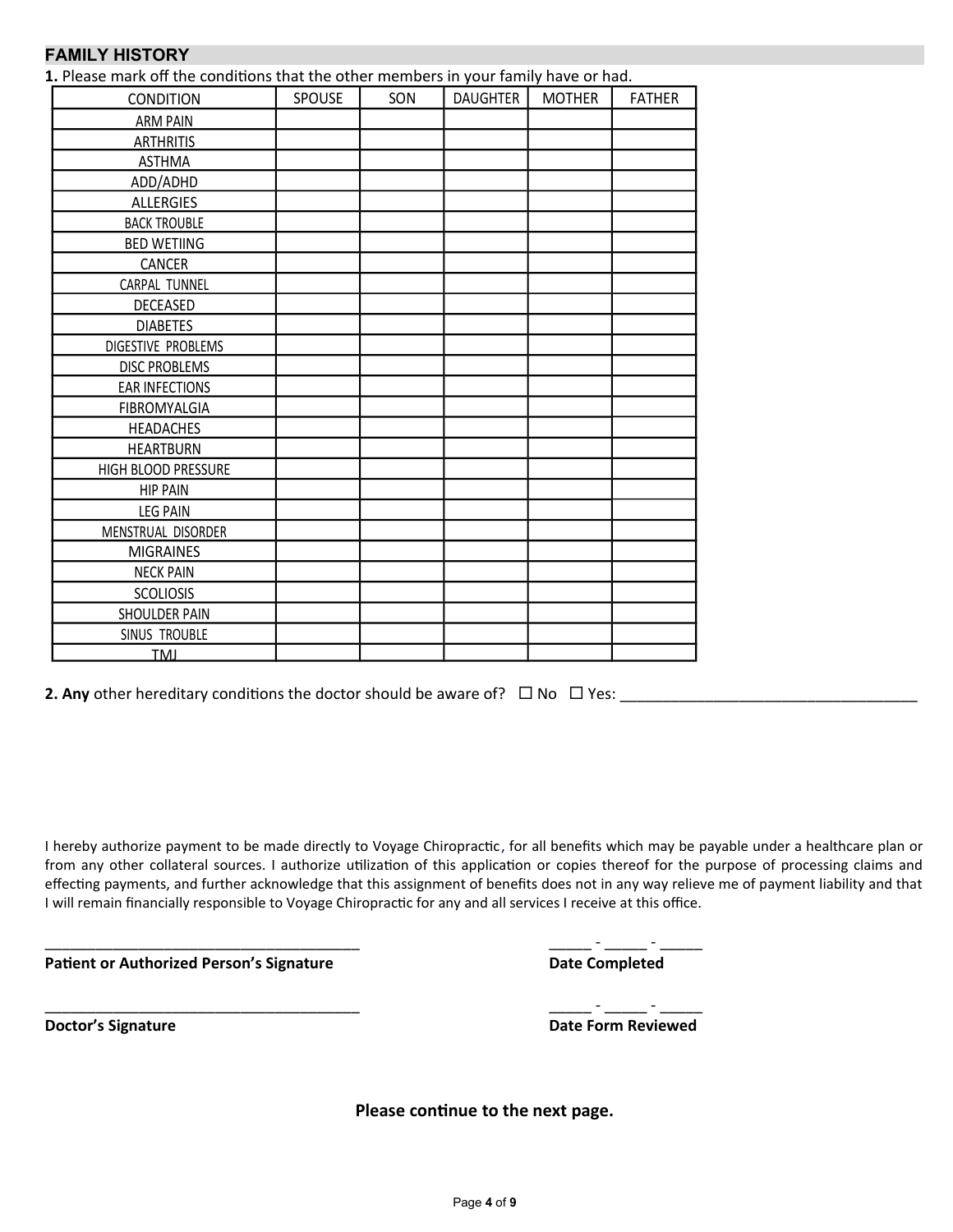## **TERMS OF ACCEPTANCE**

In order to provide for the most effective healing environment, most effective application of chiropractic procedures, and the strongest possible doctorpatient relationship, it is our wish to provide each patient with a set of parameters and declarations that will facilitate the goal of optimum health through chiropractic.

To that end, we ask that you acknowledge the following point regarding chiropractic care and the services that are offered through this clinic:

A. Chiropractic is a very specific science, authorized by law to address spinal health concerns and needs. Chiropractic is a separate and distinct science, art and practice. It is not the practice of medicine.

B. Chiropractic seeks to maximize the inherent healing power of the human body by restoring normal nerve functions through the adjustment of spinal subluxation(s). Subluxations are deviations from normal spinal structures and configurations that interfere with normal nerve processes.

C. The chiropractic adjustment process, as defined in the law of this jurisdiction, involves the application of a specific directional thrust to a region or regions of the spine with the specific intent of re-positioning misaligned spinal segments. This is a safe, effective procedure applied over one million times each day doctors of chiropractic in the United States alone.

D. A thorough chiropractic examination and evaluation is part of the standard chiropractic procedure. The goal of this process is to identify any spinal health problems and chiropractic needs. If during this process, any condition or question outside the scope of chiropractic is identified, you will receive a prompt referral to an appropriate provider or specialist, according to the initial indications of the need.

E. Chiropractic does not seek to replace or compete with your medical, dental or other type(s) of health professionals. They retain responsibility for care and management of medical conditions. We do not offer advice regarding treatment prescribed by others.

F. Your compliance with care plans, home and self-care, etc., is essental to maximum healing and optmal health though chiropractc.

G. We invite you to speak frankly to the doctor on any matter related to your care at this facility, its nature, duration, or cost, in what we work to maintain as a supporting, open environment.

By my signature below, I have read and fully understand the above statements.

All questions regarding the doctor's objectives pertaining to my care in this office have been answered to my satisfaction. I therefore accept chiropractic care on this basis.



#### **Notice of Privacy Practices Acknowledgement**

I understand that I have certain rights of privacy regarding my protected health information, under the Health Insurance Portability & Accountability Act of 1996 (HI **PAA).** I understand that this informaton can and will be used to:

1. Conduct, plan and direct my treatment and follow-up among the multple healthcare providers who may be involved in that treatment directly and indirectly.

2. Obtain payment from third-party payers.

3. Conduct normal healthcare operations, such as quality assessments and physicians certifications.

I acknowledge that I may request your NOTICE OF PRIVACY PRACTICES containing a more complete descripton of the uses and disclosures of my health information. I also understand that I may request, in writing, that you restrict how my private information is used to disclose to carry out treatment, payment, or healthcare operation. I also understand you are not required to agree to my requested restrictions, but if you agree, then you are bound to abide by such restrictions.

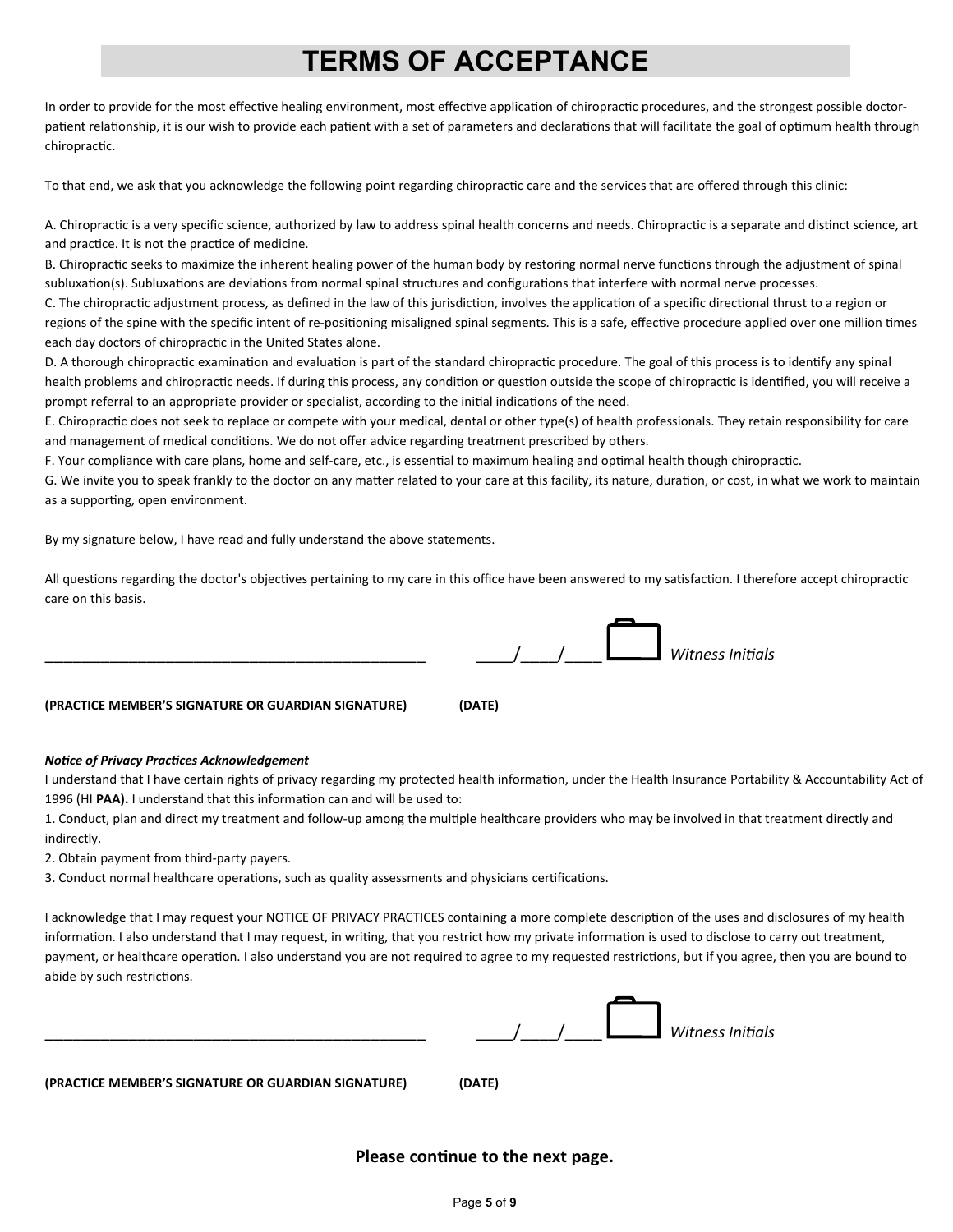## **INFORMED CONSTENT FOR CHIROPRACTIC CARE**

CHIROPRACTIC CARE, LIKE ALL FORMS OF HEALTH CARE WHILE OFFERING CONSIDERABLE BENEFITS MAY ALSO PROVIDE SOME LEVEL OF RISK. THIS LEVEL OF RISK IS MOST OFTEN VERY MINIMAL, YET IN RARE CASES, INJURY HAS BEEN ASSOCIATED WITH CHIROPRACTIC CARE. THE TYPES OF COMPLICATIONS THAT HAVE BEEN REPORTED SECONDARY TO CHIROPRACTIC CARE INCLUDE: SPRAIN/STRAIN INJURIES, IRRITATION OF A DISC CONDITION, AND RARELY, FRACTURES. ONE OF THE RAREST COMPLICATIONS ASSOCIATED WITH CHIROPRACTIC CARE OCCURRING AT A RATE BETWEEN ONE INSTANCE PER ONE MILLION TO ONE PER TWO MILLION CERVICAL SPINE (NECK) ADJUSTMENTS MAY BE A VERTEBRAL INJURY THAT COULD LEAD TO A STROKE.

PRIOR TO RECEIVING CHIROPRACTIC CARE IN THIS CHIROPRACTIC OFFICE, A HEALTH HISTORY AND PHYSICAL EXAMINATION WILL BE COMPLETED. THESE PROCEDURES ARE PERFORMED TO ASSESS YOUR SPECIFIC CONDITIONS, YOUR OVERALL HEALTH AND IN PARTICULAR YOUR SPINAL HEALTH. THESE PROCEDURES WILL ASSIST US IN DETERMINING IF CHIROPRACTIC CARE IS NEEDED, OR IF ANY FURTHER EXAMINATIONS OR STUDIES ARE NEEDED. IN ADDITION, THEY WILL HELP US DETERMINE IF THERE IS ANY REASON TO MODIFY YOUR CARE OR PROVIDE YOU WITH A REFERRAL TO ANOTHER HEALTH CARE PROVIDER. ALL RELEVANT FINDINGS WILL BE REPORTED TO YOU ALONG WITH A CARE PLAN PRIOR TO BEGINNING CARE.

I **UNDERSTAND AND ACCEPT THAT THERE ARE RISKS ASSOCIATED WITH CHIROPRACTIC CARE AND GIVE CONSENT TO THE EXAMINATION THAT THE DOCTOR DEEMS NECESSARY AND THE CHIROPRACTIC CARE, INCLUDING SPINAL ADJUSTMENTS, AS REPORTED FOLLOWING MY ASSESSMENT.**

**(PRINT PRACTICE MEMBER'S NAME HERE)**

\_\_\_\_\_\_\_\_\_\_\_\_\_\_\_\_\_\_\_\_\_\_\_\_\_\_\_\_\_\_\_\_\_\_\_\_\_\_\_\_\_ \_\_\_\_/\_\_\_\_/\_\_\_\_*Witness Initias*

**(PRACTICE MEMBER'S SIGNATURE OR GUARDIAN SIGNATURE) (DATE)** 

\_\_\_\_\_\_\_\_\_\_\_\_\_\_\_\_\_\_\_\_\_\_\_\_\_\_\_\_\_\_\_\_\_\_\_\_\_\_\_\_\_

\**IF THIS HEALTH PROFILE IS FOR A MINOR/CHILD, PLEASE FILL OUT AND SIGN BELOW*

## **WRITTEN CONSENT FOR A CHILD**

NAME OF PRACTICE MEMBER WHO IS A MINOR/CHILD AUTHORIZE DR. ROBERT MORRIS AND ANY AND ALL AGAPE CHIROPRACTIC STAFF TO PERFORM DIAGNOSTIC PROCEDURES, RADIOGRAPHIC EVALUATIONS, RENDER CHIROPRACTIC CARE AND PERFORM CHIROPRACTIC ADJUSTMENTS TO MY MINOR/CHILD.

AS OF THIS DATE, I HAVE THE LEGAL RIGHT TO SELECT AND AUTHORIZE HEALTH CARE SERVICES FOR MY MINOR/CHILD. IF MY AUTHORITY TO SELECT AND AUTHORIZE CARE IS REVOKED OR ALTERED, I WILL IMMEDIATELY NOTIFY AGAPE CHIROPRACTIC.

|  | Witness Initials |
|--|------------------|

**(GUARDIAN SIGNATURE AND RELATIONSHIP TO MINOR) (DATE)**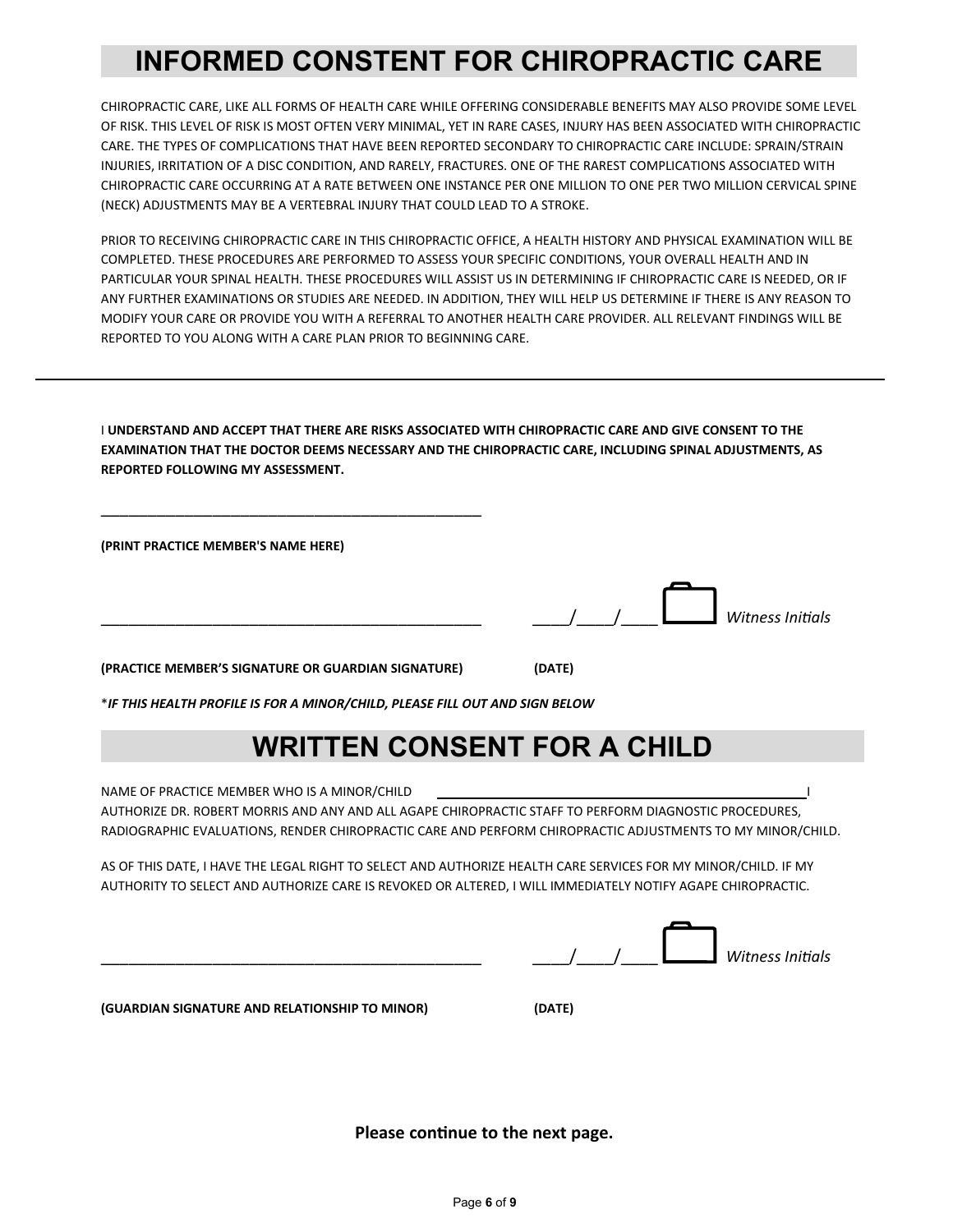## **XRAY AUTHORIZATION**

AS YOUR HEALTHCARE PROVIDER, WE ARE LEGALLY RESPONSIBLE FOR YOUR CHIROPRACTIC RECORDS. WE MUST MAINTAIN A RECORD OF YOUR X-RAYS IN OUR FILES.

AT YOUR REQUEST, WE WILL PROVIDE YOU WITH A COPY OF YOUR X-RAYS IN OUR FILES.

### **THE FEE FOR COPYING YOUR X-RAYS ON A DISC IS \$15.00. THIS FEE MUST BE PAID IN ADVANCE.**

DIGITAL X-RAYS ON CD WILL BE AVAILABLE WITHIN 72 HOURS OF PREPAYMENT ON ANY REGULAR PRACTICE HOURS DAY.

### **PLEASE NOTE:** X-RAYS ARE UTILIZED IN THIS OFFICE TO HELP LOCATE AND ANALYZE **VERTEBRAL SUBLUXATIONS.**

THESE X-RAYS ARE NOT USED TO INVESTIGATE FOR MEDICAL PATHOLOGY. THE DOCTORS OF AGAPE CHIROPRACTIC DO NOT DIAGNOSE OR TREAT MEDICAL CONDITIONS; HOWEVER, IF ANY ABNORMALITIES ARE FOUND, WE WILL BRING IT TO YOUR ATTENTION SO THAT YOU CAN SEEK PROPER MEDICAL ADVICE.

### **BY SIGNING BELOW YOU ARE AGREEING TO THE ABOVE TERMS AND CONDITIONS.**



**FEMALES ONLY**  $\rightarrow$  please read carefully and check the boxes, include the appropriate date, then sign below if you understand and have no further questions, otherwise see our receptionist for further explanation.

 $\square$  The first day of my last menstrual cycle was on \_\_\_\_\_\_\_\_\_\_\_\_\_\_\_\_(Date)

 $\Box$  I have been provided a full explanation of when I am most likely to become pregnant, and to the best of my knowledge, I am not pregnant. By my signature below I am acknowledging that the doctor and or a member of the staff has discussed with me the hazardous effects of ionization to an unborn child, and I have conveyed my understanding of the risks associated with exposure to x-rays. Afer careful consideraton I therefore, do hereby consent to have the diagnostic x-ray examination the doctor has deemed necessary in my case.

|  | Witness Initials |
|--|------------------|
|  |                  |

**(PRACTICE MEMBER'S SIGNATURE OR GUARDIAN SIGNATURE) (DATE)**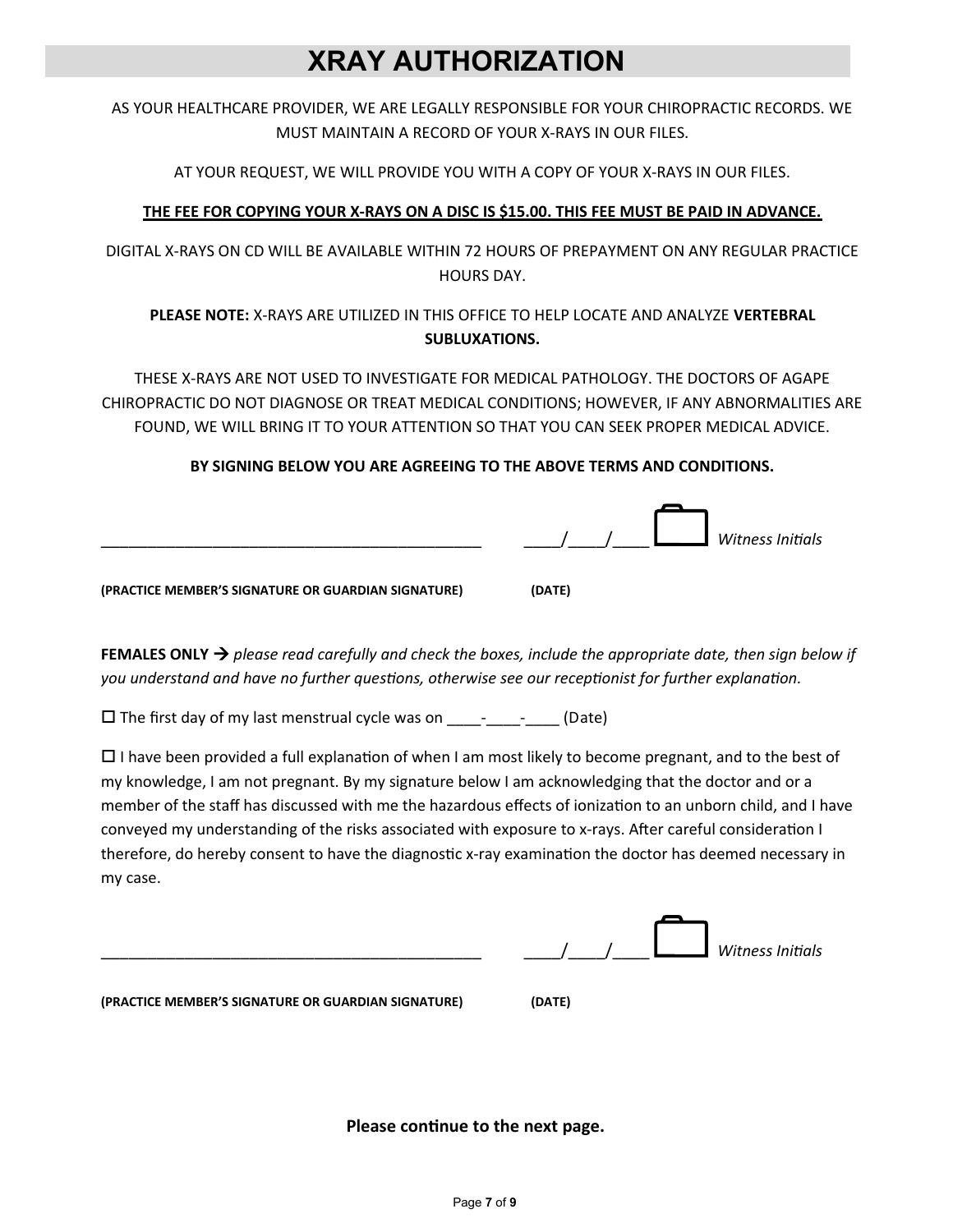# **AGAPE CHIROPRACTIC NOTICE OF PRIVACY PRACTICE**

This office is required to notify you in writing, that by law, we must maintain the privacy and confidentiality of your **Personal Health** Information. In addition we must provide you with written notice concerning your rights to gain access to your health information, and the potential circumstances under which, by law, or as **dictated by our office policy,** we are permitted to disclose information about you to a third party without your authorization. Below is a brief summary of these circumstances. If you would like a more detailed explanation, one will be provided to you. In addition, you will find we have placed several copies in report folders labeled 'HIPAA' on tables in the reception. Once you have read this notice, please sign the last page, and return only the signature page (page 2) to our front desk receptionist. Keep this page for your records.

#### **PERMITTED DISCLOSURES:**

- 1. Treatment purposes discussion with other health care providers involved in your care.
- 2. Inadvertent disclosures open treating area mean open discussion. If you need to speak privately to the doctor, please let our staff know so we can place you in a private consultation room.
- 3. For payment purposes to obtain payment from your insurance company or any other collateral source.
- 4. For workers compensaton purposes to process a claim or aid in investgaton.
- 5. Emergency in the event of a medical emergency we may notfy a family member.
- 6. For Public health and safety in order to prevent or lessen a serious or eminent threat to the health or safety of a person or general public.
- 7. To Government agencies or Law enforcement to identfy or locate a suspect, fugitve, material witness or missing person.
- 8. For military, national security, prisoner and government benefits purposes.
- 9. Deceased persons discussion with coroners and medical examiners in the event of a patent's death.
- 10. Telephone calls or emails and appointment reminders **we may call your home and leave messages** regarding a missed appointment or apprize you of changes in practice hours or upcoming events.
- 11. Change of ownership- in the event this practce is sold, the new owners would have access to your PHI.

#### **YOUR RIGHTS:**

- 1. To receive an accounting of disclosures.
- 2. To receive a paper copy of the comprehensive "Detail" Privacy Notice.
- 3. To request mailings to an address diferent than residence.
- 4. To request Restrictions on certain uses and disclosures and with whom we release information to, although we are not required to comply. If, however, we agree, the restriction will be in place until written notice of your intent to remove the restriction.
- 5. To inspect your records and receive one copy of your records at no charge, with notice in advance.
- 6. To request amendments to informaton. However, like restrictons, we are not required to agree to them.
- 7. To obtain **one copy** of your records at no charge, when timely notice is provided (72 hours). **X-rays** are original records and you are therefore not enttled to them. **The fee for copying your x-rays on a disc is \$15.00. This fee must be paid in advance.**

#### **COMPLAINTS:**

If you wish to make a formal complaint about how we handle your health information, please call Agape Chiropractic at (904) 608-0653. If Dr. Robert Morris and/or Janay Morris are unavailable, you may make an appointment with our team to see him/her within 72 hours or 3 working days. If you are still not satisfied with the manner in which this office handles your complaint, you can submit a formal complaint to:

> DHHS, Office of Civil Rights 200 Independence Ave. SW Room 509F HHH Building Washington DC 20201

*Patient initials:* **\_\_\_\_\_\_\_\_\_\_\_\_-retaining page 1 of 2**